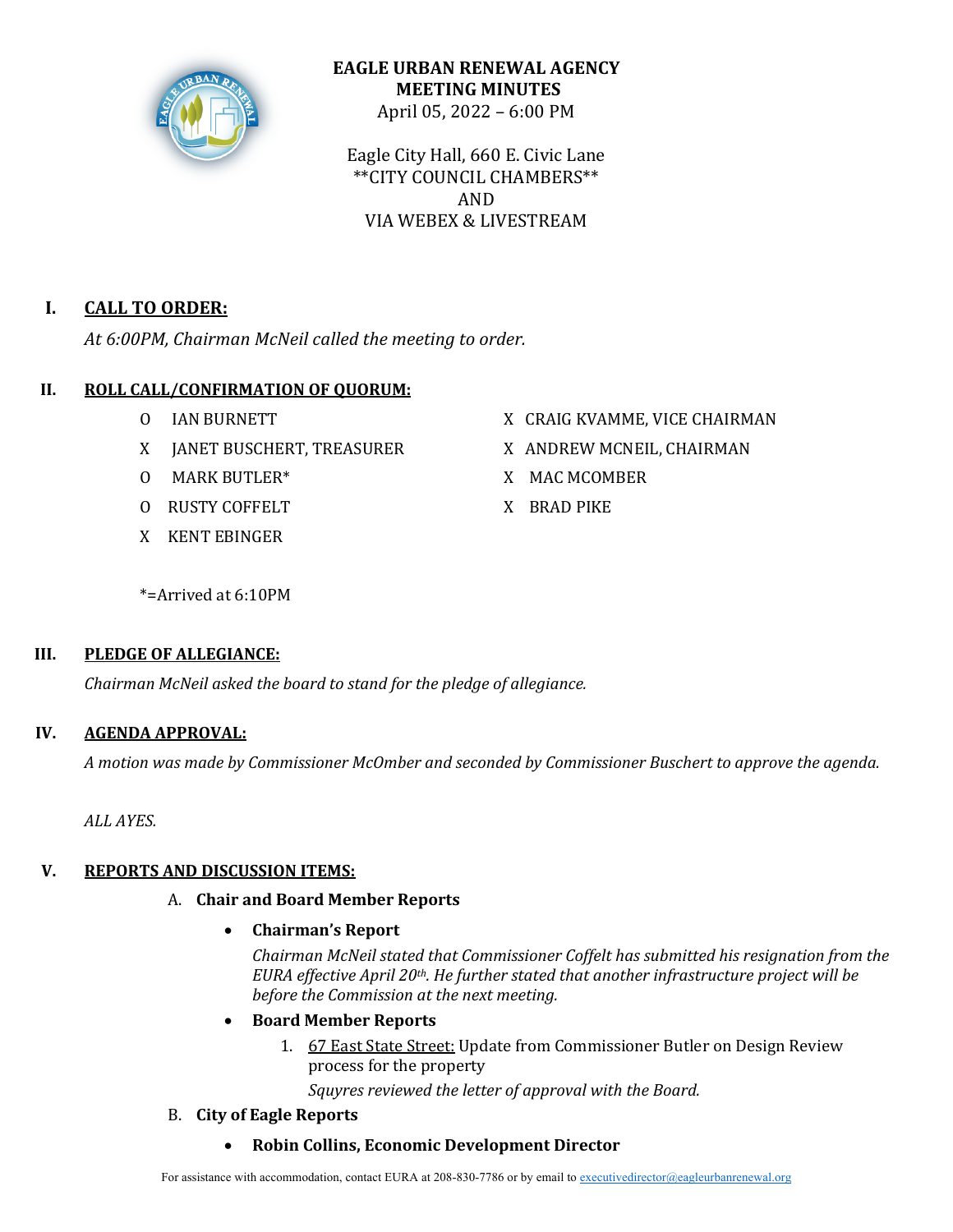*No report.*

### **Mayor Jason Pierce**

*No report.*

### C. **Executive Director Report**

*No report.*

### D. Legal Counsel Report

*No report.*

### E. **Legislative Consultant Report**

*David* will attend the April 19<sup>th</sup> meeting for a final 2022 session update.

### F. **Committee Reports**

*Commissioner McOmber stated that two of the three ITD Highway 16 projects will be going out to bid in May.*

### G. **Future Agenda Topics**

## • **Requests by Board Members**

*Commissioner Pike requested that Nichoel Baird-Spencer from the City speak as to the Baptist Church property at the next board meeting.* 

### VI. **PUBLIC COMMENT:**

*No public comment.*

### **VII. CONSENT AGENDA**:

All consent items are considered ACTION ITEMS. These items will be approved by a single vote unless a Board member requests to remove an item for specific discussion and/or action:

## A. Approve the minutes of the March 15, 2022 regular board meeting.

*A motion was made by Commissioner Buschert and seconded by Commissioner Kvamme to approve the consent agenda.* 

*ALL AYES.*

#### **VIII. OLD BUSINESS:**

A. DISCUSSION AND POTENTIAL ACTION ITEM: Request for Proposal (RFP) for 51 and 67 **East State Street (Lakey):** Review, discuss, and consider authorizing the Executive Director to issue the Request for Proposal for 51 and 67 East State Street.

*Counsel Lakey reviewed the RFP with the board and answered questions. A motion was made by Commissioner Butler and seconded by Commissioner Buschert to approve the RFP with the minor modifications as discussed.*

*ALL AYES.*